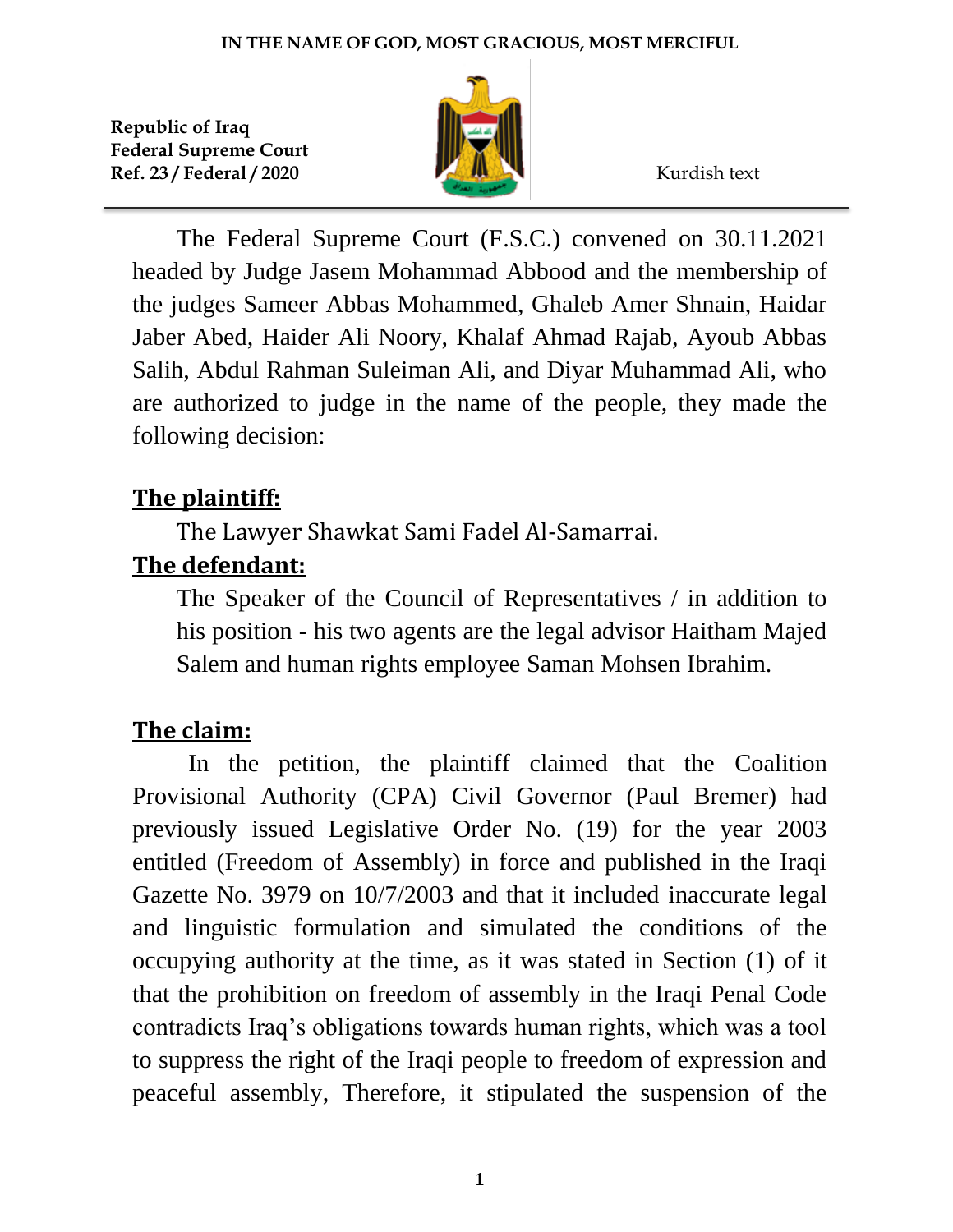

provisions of Articles (220 and 222) of the Penal Code of 1969, and the order mentioned in Section 3 thereof stipulated that:

(1. Any person, group, or organization is legally prohibited from conducting a march, organizing, gathering, meeting or gathering, or participating in any of these, on public roads or streets or in public places in more than one specified area, or one specified place in any city on any given day unless such activity is carried out under the authorization of the Commander of the Coalition Forces or the Commander of A division or brigade (hereinafter referred to as the licensing authorities).

2. It is prohibited by law for any group, organization, or any individual working in this group or organization, to organize or participate in organizing or directing a march, or to work or participate in work to organize a gathering, meeting, or gathering that takes place on the roads, unless that is limited in numbers. which the licensing authority decides will not unreasonably impede pedestrian or vehicular traffic and the licensing authority shall, within 12 hours of receiving the notice of the meeting under this order, inform the group or organization that provided the notice of the maximum number of persons permitted to participate.

3. It is prohibited by law for any march, meeting, gathering, or gathering held on public roads or streets or in public places to continue for a period exceeding four hours. It is also prohibited by law to hold such a meeting, assembly or gathering in a place less than 500 meters from any facility The Coalition Provisional Authority or the Coalition Forces, as stipulated in Section (5) of it, "It is legally prohibited for any group, organization or individual to lead or participate in any march, or to hold any gathering, meeting, or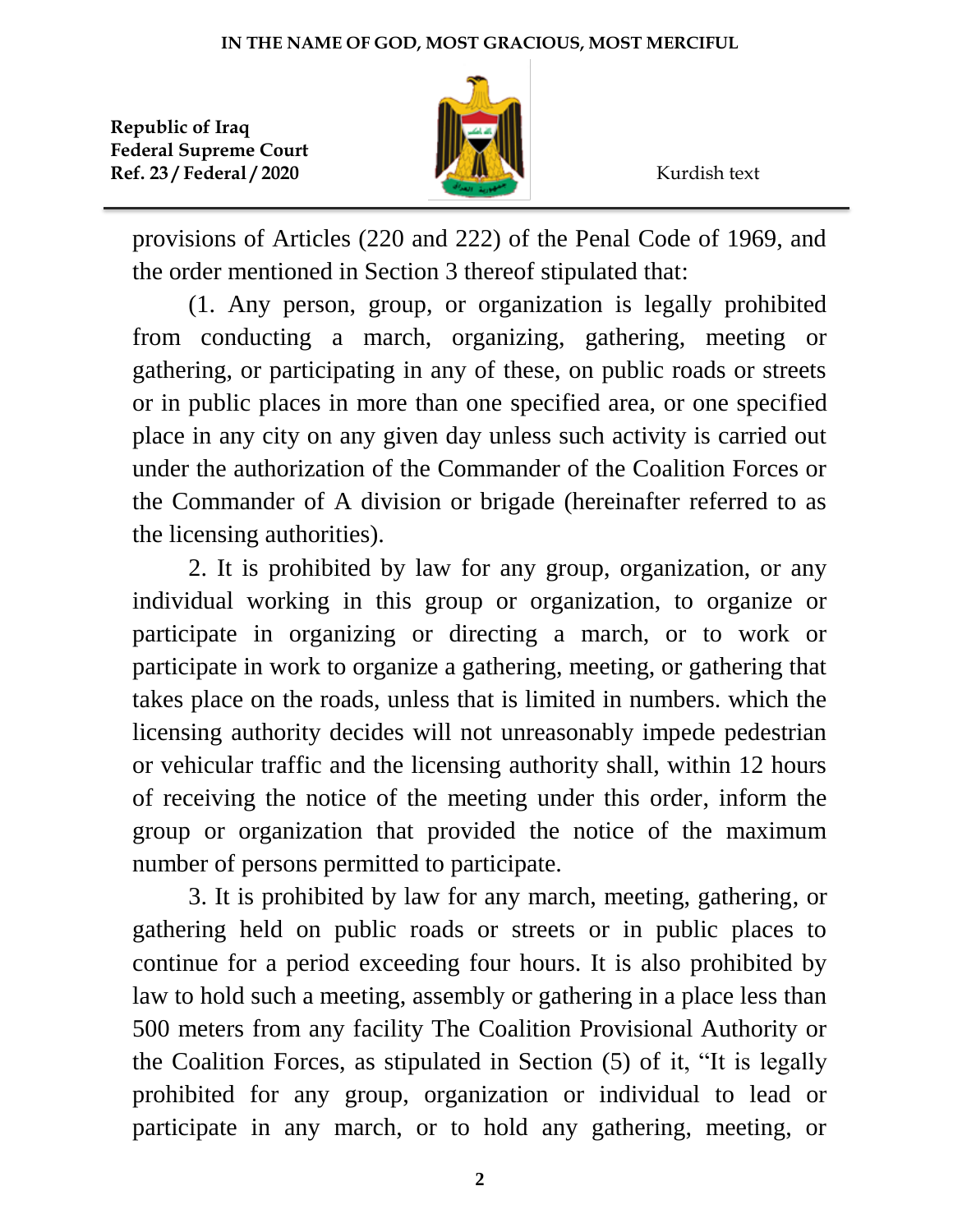

gathering on the roads or in public streets, or to participate in Any of that during the periods when traffic reaches its peak, unless you have obtained a permit for this from the competent licensing authority in the area in which the march will take place or in which the gathering will take place, is considered for the purposes of this order, the period from 7:30 to 9:00 morning and the period from 4:30 to 6:00 pm from Saturday to Thursday, excluding official holidays, periods in which traffic reaches its peak if the municipal authorities or the Coalition Provisional Authority do not specify periods otherwise), and the text of Section (7) thereof On (Anyone who violates this order exposes himself to detention and arrest And since this legislative order, in its formulation, had set spatial, temporal, punitive, and administrative restrictions and conditions, the plaintiff took the initiative to challenge its unconstitutionality before the Federal Supreme Court for the following reasons: Although the order is subject to appeal: He permitted the right to demonstrate and peaceful assembly and suspended Articles (220 and 221) of the Penal Code, but he set strict temporal, spatial and numerical conditions for the number of demonstrators, and this right was fundamentally restricted, and consequently its wording was considered flawed and restricting the freedoms contained in Article (38/first and third) of the Constitution and Article (46) of it, which stipulates that "the restriction or neutralization of the exercise of any of the rights and freedoms stipulated in this constitution may only be by law or based on it, provided that such neutralization and restriction does not affect the essence of the right or freedom) in addition to the fact that the right to strike falls within the scope of freedom of expression. For the opinion guaranteed by Article (38/First) of the Constitution, and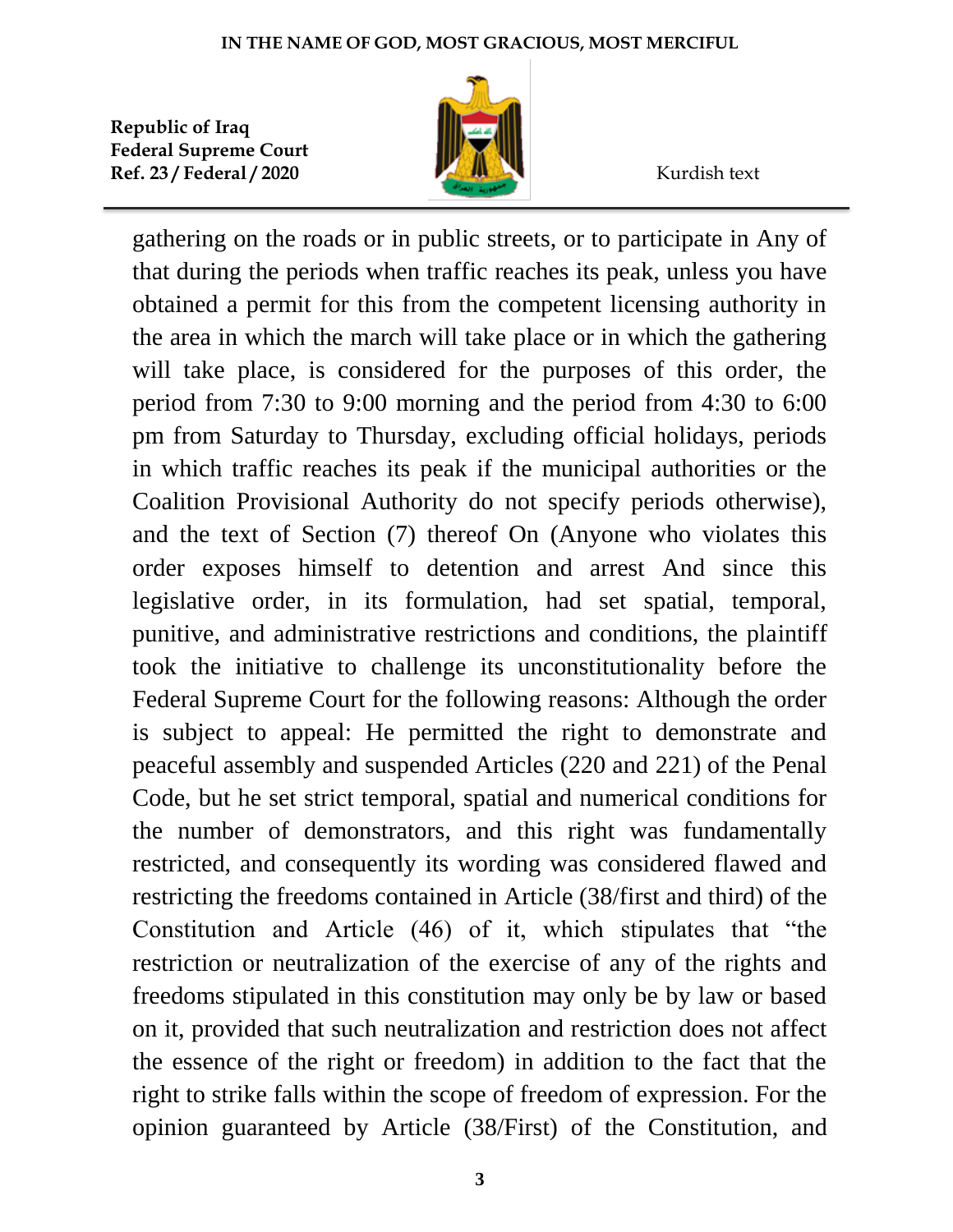

since the international agreements and treaties ratified by Iraq are considered part of the internal law and its treatment is treated according to the Treaty Contracting Law No. (35) of 2015, and under the law issued in 1992, Iraq joined the 1971 treaty that guaranteed the right to strike, and this right became legitimate, in addition to the fact that the Universal Declaration of Human Rights decided freedom of peaceful assembly as a human right, which was confirmed by the International Covenant on Civil and Political Rights in Article 21 of it. . Therefore, the contested order, the restrictions contained therein, misapplication and interpretation are inconsistent with the most basic principles of human rights, and that the defendant did not initiate legislation regulating the exercise of freedom of demonstration and assembly in accordance with the requirements of Article (38/Third) of the Constitution despite reading it a second reading in Session No. (28) on 10/13/2012, and the punitive provisions contained in section (7) of the order in question are not clear and brief and did not distinguish between the actions taken by the demonstrators, which gives the judiciary wide discretion in imposing them. As it stipulated a one-year prison sentence (described with imprisonment) in the event of a breach of the content - the order under appeal - which constitutes a constitutional violation of Article (38) of the Constitution and Article (19/Second) thereof, which stipulates that (there is no crime or punishment except by a text and no A penalty except for the act that the law considers at the time of its commission a crime), and Article (13) of it that no law may be enacted that contradicts this Constitution. And in light of the demonstrations, since 10/1/2019, about unemployment, corruption of the political authority, poor services, and abhorrent quotas, which were met with a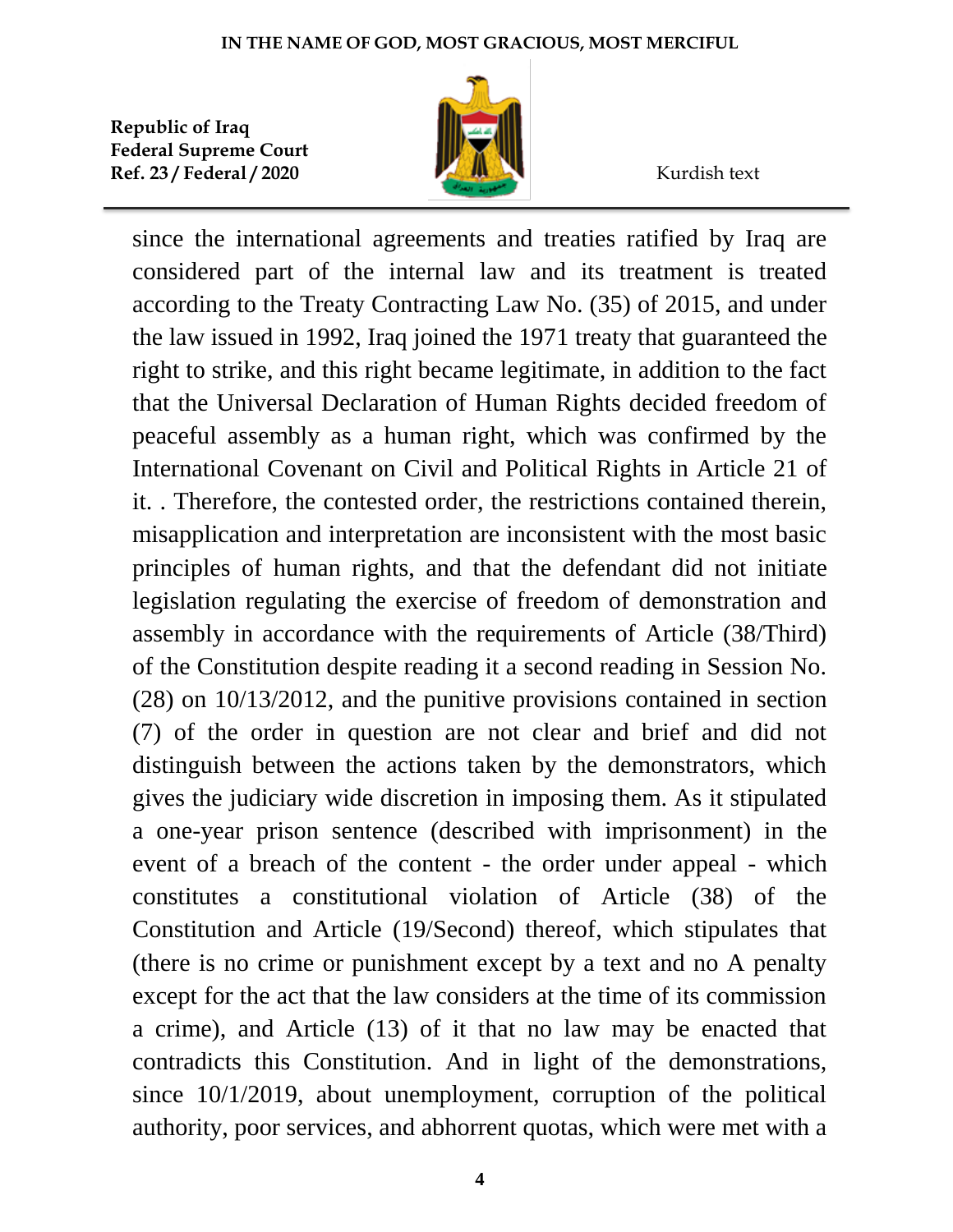

violent use of force, causing hundreds of martyrs and thousands of wounded, while the constitution stipulates in Article (9/A) that the forces shall not be The armed forces and security services are a tool for suppressing the people and do not interfere in political affairs, and Amnesty International's statement guarantees that every Iraqi is free to protest peacefully and that the partial and peaceful closure of roads is a legitimate form of peaceful assembly in accordance with international human rights standards, for all of the foregoing, the plaintiff's request from the Federal Court The Supreme Court ruled the unconstitutionality of Legislative Order No. 19 of 2003 (Freedom of Assembly) to legislate it in the exceptional circumstance of occupation by the Coalition Provisional Authority and its feasibility. And the judicial expenses. The case was registered with this court in the number (23/Federal/2020) and the legal fee was collected for it, based on Article (1/Third) of the Federal Supreme Court's internal system No. (1) of 2005. The plaintiff is informed with its petition and its documents, according to what was stated in Article (2/first) of the aforementioned bylaw, his representative replied with the answer list dated February 26, 2020, that freedom of assembly and peaceful demonstration is not absolute, as evidenced by the text of Article (38/Third) of the constitution, freedom of assembly and demonstration. They are regulated by law, where the state guarantees them, without prejudice to public order and morals, and that each organization involves a restriction, and that the restrictions contained in the legislative order in question are organizational restrictions that do not violate the constitution, and that the plaintiff's request is to rule the unconstitutionality of the legislative order in question simply because it is issued by an authority The temporary coalition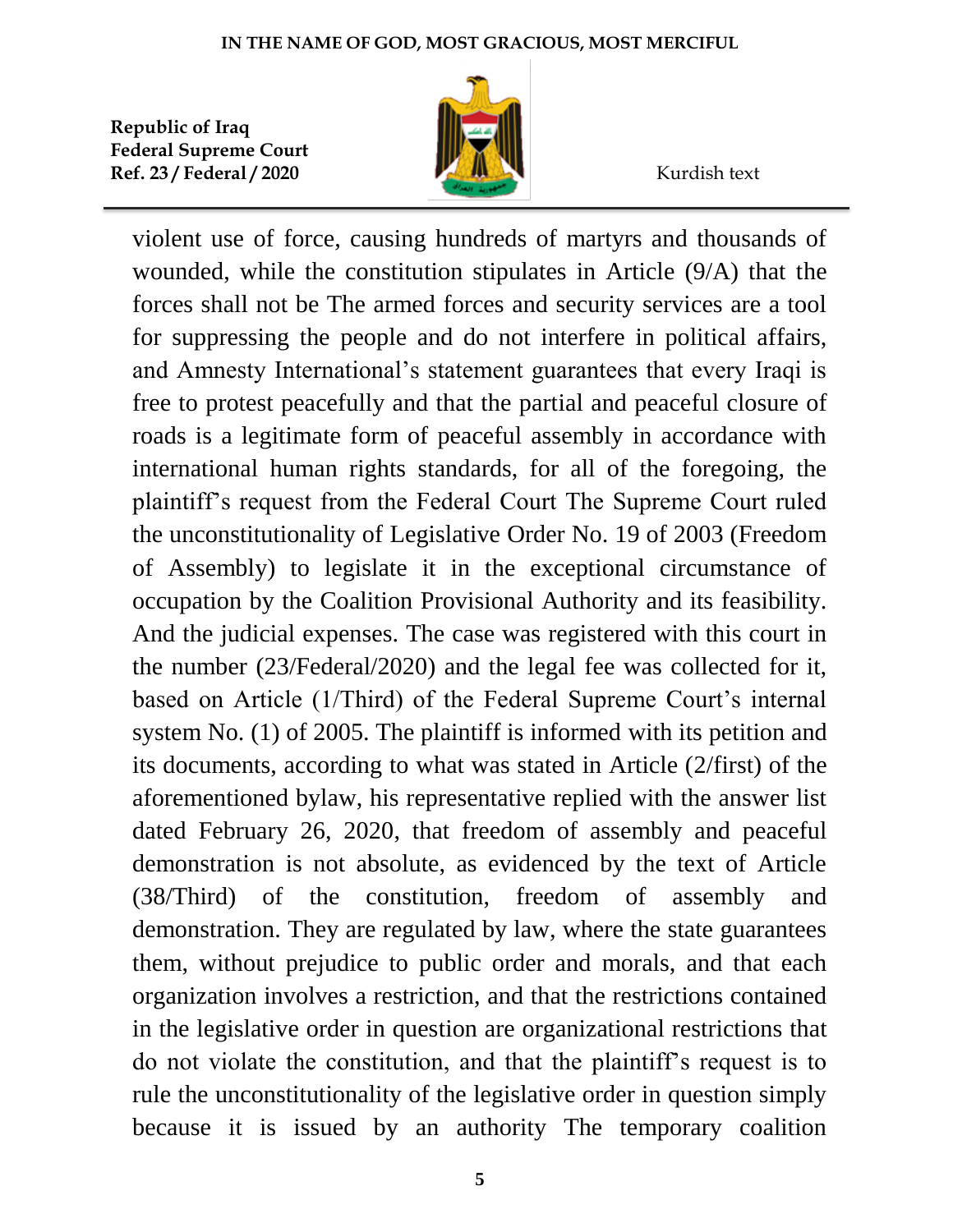

contradicts the text of Article (130) of the constitution, which stipulates that the legislation in force remains in force unless it is canceled or amended in accordance with the provisions of the constitution. The aforementioned date was set for the pleading and the two parties were informed of it in accordance with Article (2/Second) of the same bylaw above. On the appointed day, the court was formed. The plaintiff, lawyer Shawkat Sami Al-Samarrai, attended on behalf of the defendant and his two attorneys. Legal advisor Haitham Majed Salem and human rights employee Saman Mohsen Ibrahim and the public pleading, the plaintiff's attorney repeated the lawsuit petition and requested the ruling according to what it stated and added that he was harmed by the matter under appeal in that it specified the timing for holding demonstrations and thus limiting his freedom and expression of his opinion. The defendant's attorneys answered That they are requesting the dismissal of the case for the reasons mentioned in the answer list dated February 26, 2020, and based on Article 157/2 of the Civil Procedure Code, the court decided to include the Prime Minister and the Head of the Independent High Electoral Commission, in addition to their jobs, third persons to clarify from them what is necessary to settle the case. The Deputy Chairman of the Council replied Ministers according to a reply regulation, the conclusion of which is that the restrictions mentioned in the legislative order in question are organizational restrictions that do not violate the provisions of the Constitution because freedom of assembly and peaceful demonstration is not absolute, guaranteed by the state without prejudice to public order and public morals, and this is what Article (38/Third) of the Constitution stipulates. (The state guarantees in a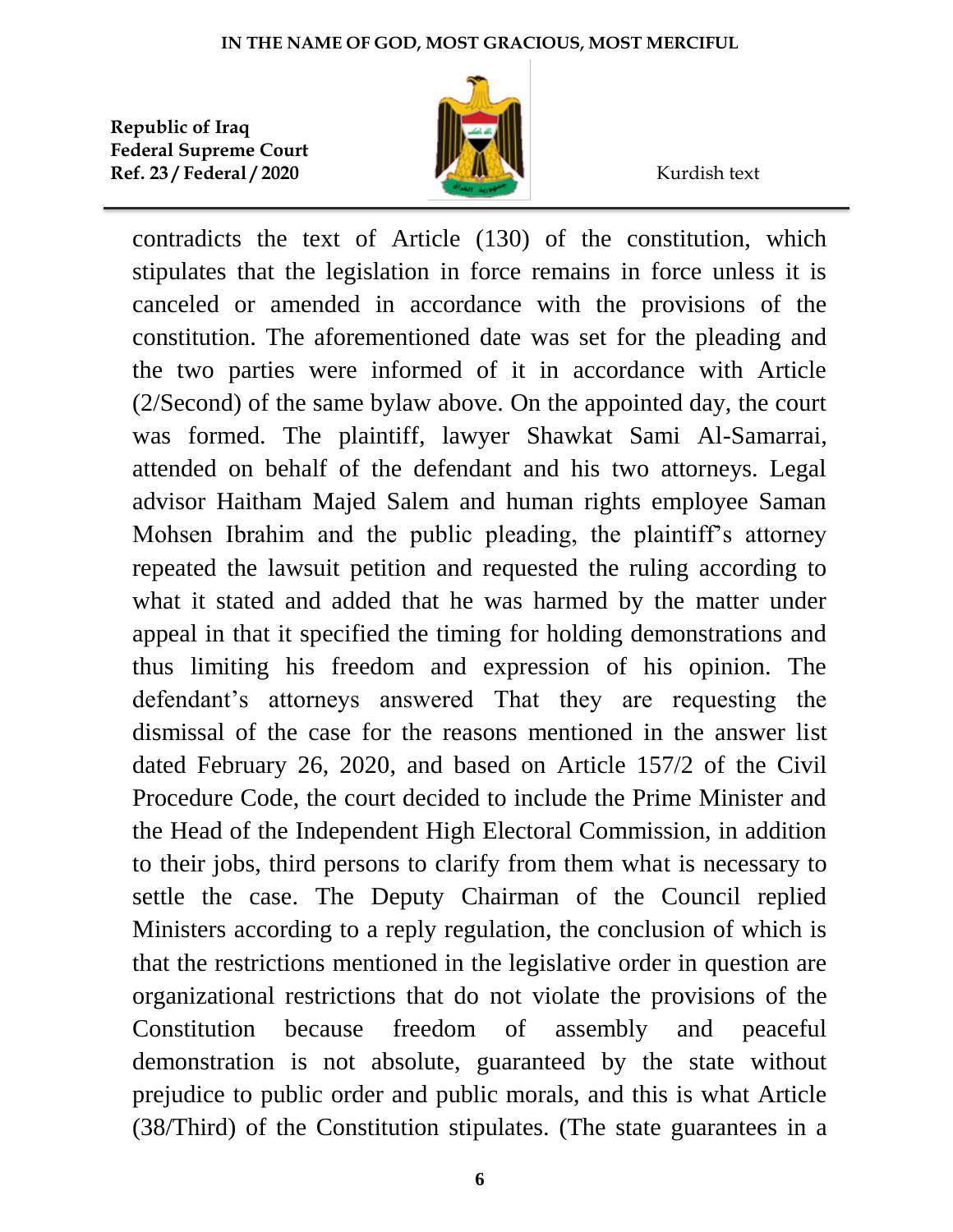

way that does not violate public order and morals... Third - freedom of assembly and peaceful demonstration, and it is regulated by law) These restrictions are also stipulated by law Thus, it is in implementation of the text of Article (46) of the Constitution, which stipulates that "the restriction or limitation of the exercise of any of the rights and liberties contained in this Constitution shall only be by or based on law, provided that such limitation and restriction does not affect the essence of the right or freedom), in addition to that These restrictions came in agreement with the international conventions ratified by the Republic of Iraq. The subject of the appeal, as it was read first and second reading and has not been voted on until now, and thus the issue of its abolition has become one of the tasks of the Council of Representatives by completing the procedures for voting on the aforementioned draft law), so the court decided to remove the three persons who were clarified from the case and each party repeated its previous statements and requests, and where there is nothing left to say. The Court decided the conclusion of the pleading, and 11/30/2021 was set as the date for the issuance of the decision, and with it, the court was formed and issued the following ruling:

## **The decision:**

Upon examination and deliberation by the Federal Supreme Court and after reviewing what was stated in the lawsuit of the plaintiff, lawyer Shawkat Sami Fadel, it was found that he was requesting a ruling of unconstitutionality of Articles 1 and 3 in its paragraphs (1, 2, 3), 5 and 7) of the Coalition Provisional Authority Order No. 19) of 2003 entitled (Freedom of Assembly), for violating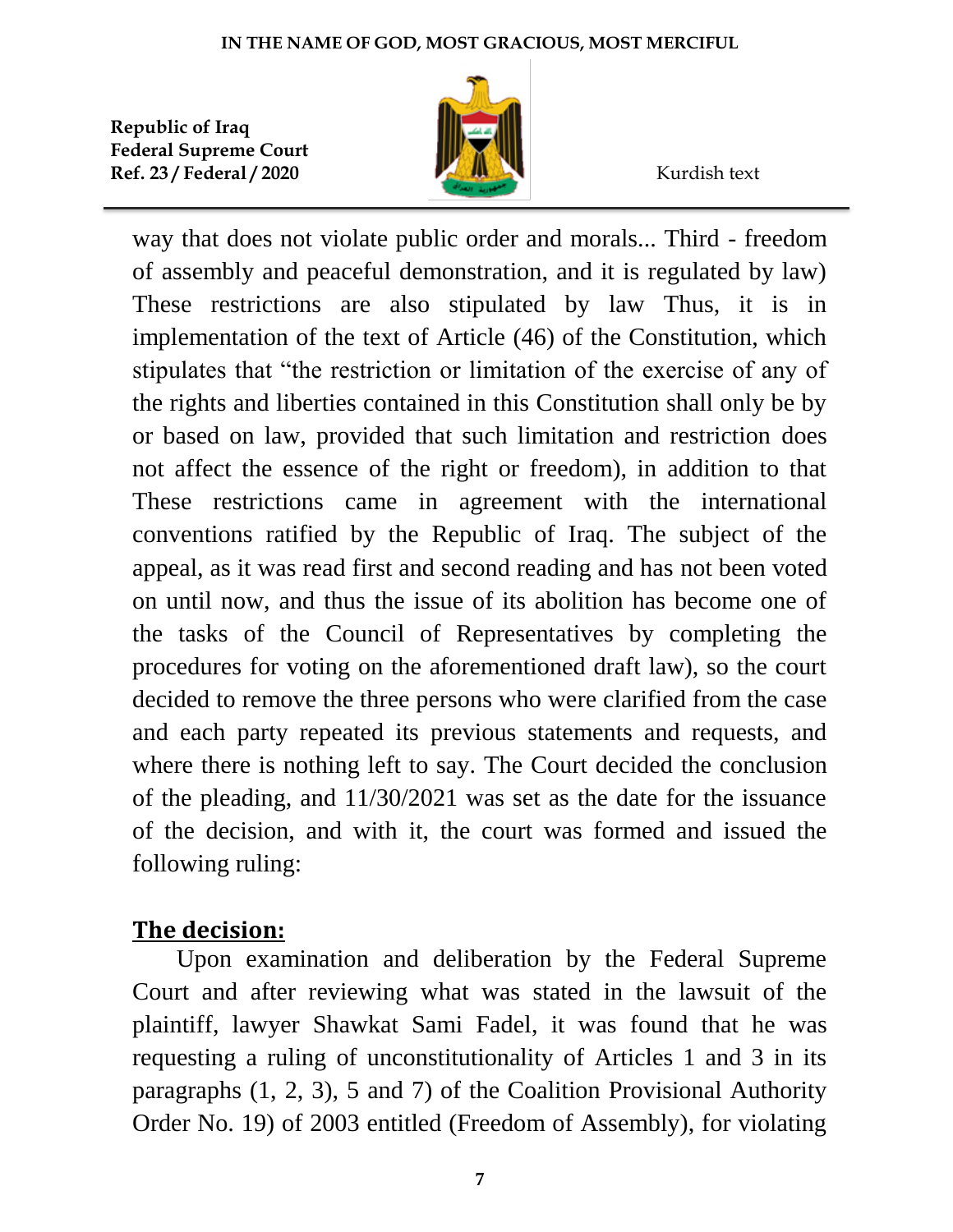

the provisions of Articles (9/First/A, 13, 19/Second, 38/First, Third, and 46) of the Constitution of the Republic of Iraq for the year 2005, after dismissing the challenge to the constitutionality of Article (2) According to what was stated in its regulation dated 25/7/2021 and for the reasons included in it, and upon reviewing the provisions of the articles of the aforementioned constitution, it was found that Article (9/First/A) of it stipulated: It is similar without discrimination or exclusion, and it is subject to the leadership of the civil authority, and it has no role in the transfer of power), and Article (13) of it stipulates (First - This constitution is the supreme and supreme law in Iraq, and it is binding in all parts of it, without exception. Second - It is not permissible to enact a law that contradicts this Constitution, and every text contained in the constitutions of the regions, or any other legal text that Land with him), and Article (19/Second) of it stipulates (there is no crime and no penalty except with a text, and no penalty except for the act that the law considers a crime at the time of its commission, and a heavier penalty may not be applied than the penalties in force at the time of the crime), and from this, it is clear that Articles  $(1 \text{ and } 3 \text{ in their paragraphs } (1, 2, 3), 5 \text{ and } 7)$  whose constitutionality is challenged by the Coalition Provisional Authority Order No. (19) of 2003, do not contradict the articles of the provisions of the aforementioned articles of the Constitution, as they are not related to the subject of the Coalition Provisional Authority order and its articles. To Articles (38/First and Third) and (46) of the aforementioned constitution, it was confirmed through them the necessity of the existence of a law through which the state guarantees freedom of expression by all means and freedom of assembly and peaceful demonstration, provided that this does not violate public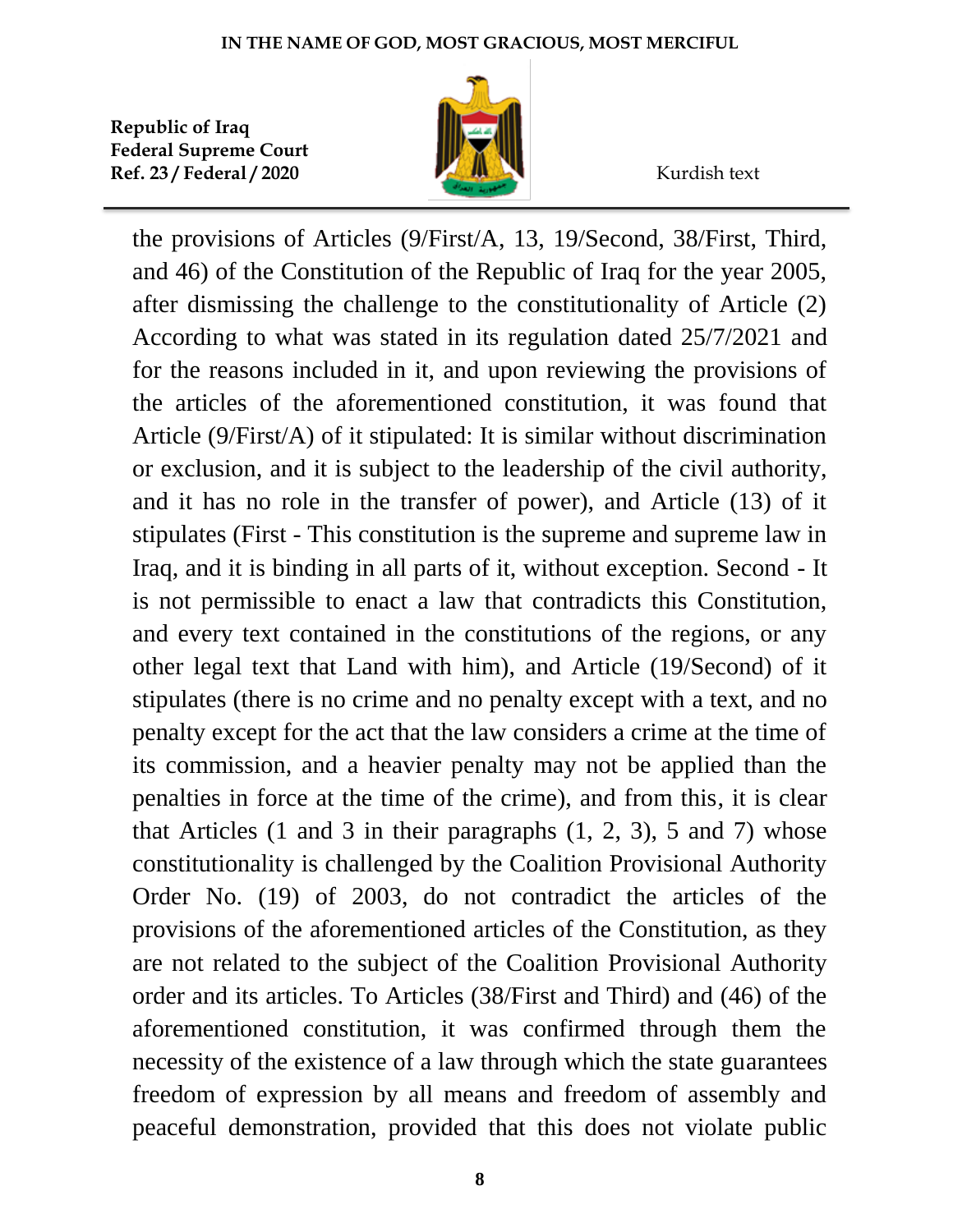

order and morals, and that it does not The rights and freedoms stipulated in the Constitution are restricted only by virtue of it or based on it (i.e. the law) and provided that this restriction does not affect the essence of the right and freedom, and since Order No. (19) for the year 2003 is considered legislation for its issuance by the authority authorized to issue it at the time, especially since Article ( 130) of the aforementioned constitution stipulates (the legislation in force shall remain in force with Ha, unless repealed or amended, in accordance with the provisions of this Constitution), so the provisions of the articles of the aforementioned order came in line with the obligation imposed by Articles (38 / first, third and 46) of the aforementioned constitution based on the need for a law under which the state guarantees the regulation of freedom of expression Expressing opinion by all means and freedom of assembly and peaceful demonstration, provided that this does not violate public order and morals, without prejudice to the essence of right and freedom when restricting the rights and freedoms stipulated in the Constitution, and on the basis of the foregoing, the articles of Order No. Articles (38/first and third) and (46) of the aforementioned constitution, which means that the articles of the order whose constitutionality is challenged do not contradict the provisions of the constitution for the following reasons:

First: Most of the different comparative constitutions, including the Constitution of the Republic of Iraq for the year 2005, guarantee the right to freedom of expression By all means and the right to freedom of assembly and peaceful demonstration, except that the exercise of that right or that freedom must take place within the limits regulated by law, provided that it does not affect the essence of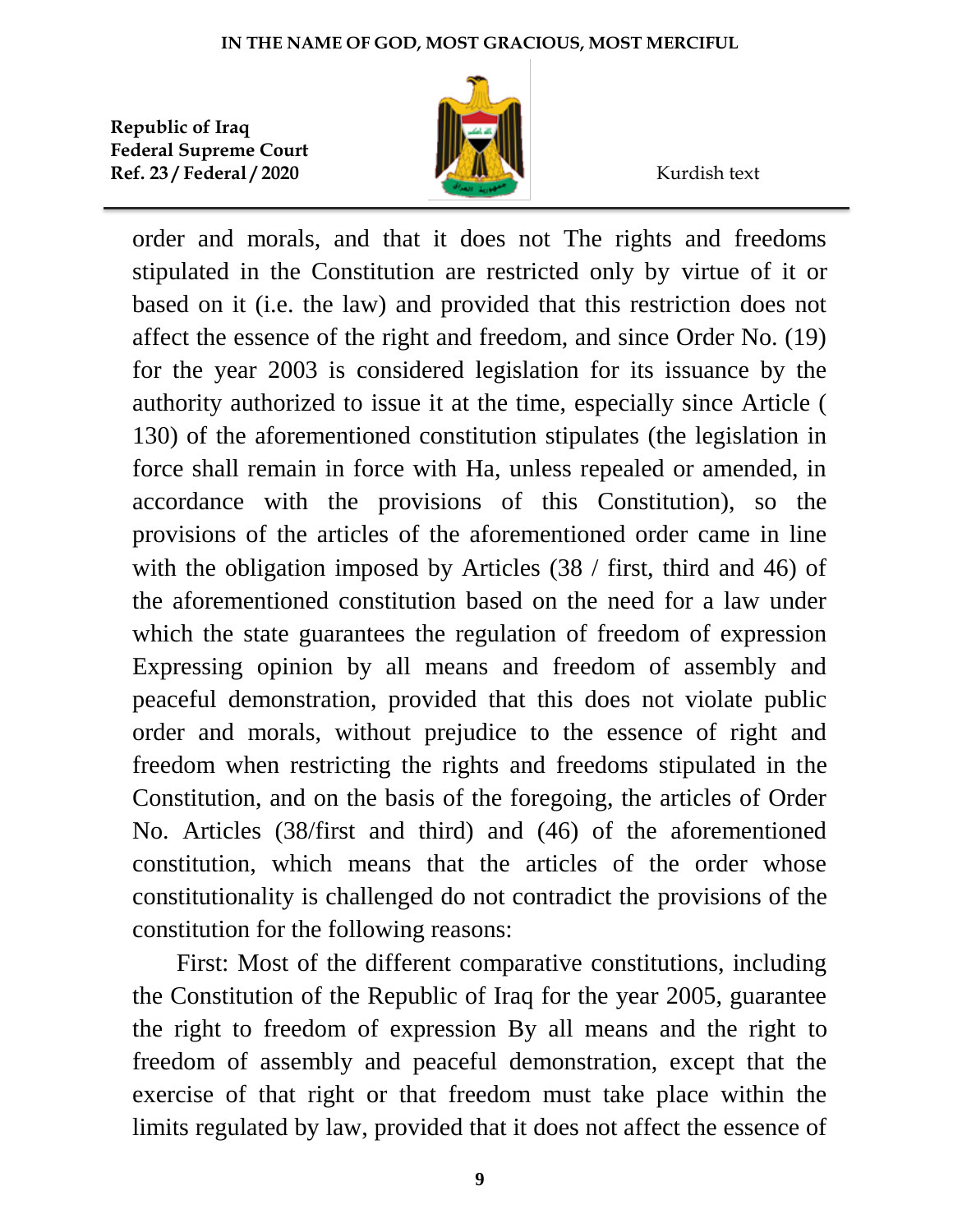

the right or freedom and that such practice does not violate public order and morals, in the application of the provisions of Articles (38/first and second). Third) and (46) of it, since not every opinion or expression is necessarily the product of a free and honest will that expresses a specific reality, as the expression of some may be merely misleading the public opinion or the opinion of others, or obscuring the truth in the voice of falsehood, or achieving personal goals on the Calculation of the public interest, and all these images and other aspects of expression of opinion extend their impact not only to the opinion holder, but also to others and to society, and therefore the aforementioned Constitution of the Republic of Iraq, even if it releases freedom of expression, opinion, peaceful demonstration and the right to exercise rights and freedoms, but it restricts That divorce and that practice within the limits of the law The legislator alone has permitted to organize them and set the controls restricting them, in order to ensure their preservation within their legitimate framework to ensure that those rights are not misused in a way that causes harm to others or society. It necessarily requires that it be accompanied by the development of the members of society themselves to exercise their rights to express their opinions and to demonstrate peacefully in a manner that does not contradict the essence of the right.

Second: The freedom of opinion and expression and the right to the peaceful demonstration are among the basic freedoms that revert to personal freedom, which is inseparable from any sound democratic system. It believes that sovereignty is for the people alone, and they are the source of authority. The scope of public affairs is to prevent the authorities in the state from deviating from their right course to protect the higher values and the public interest, as the principle is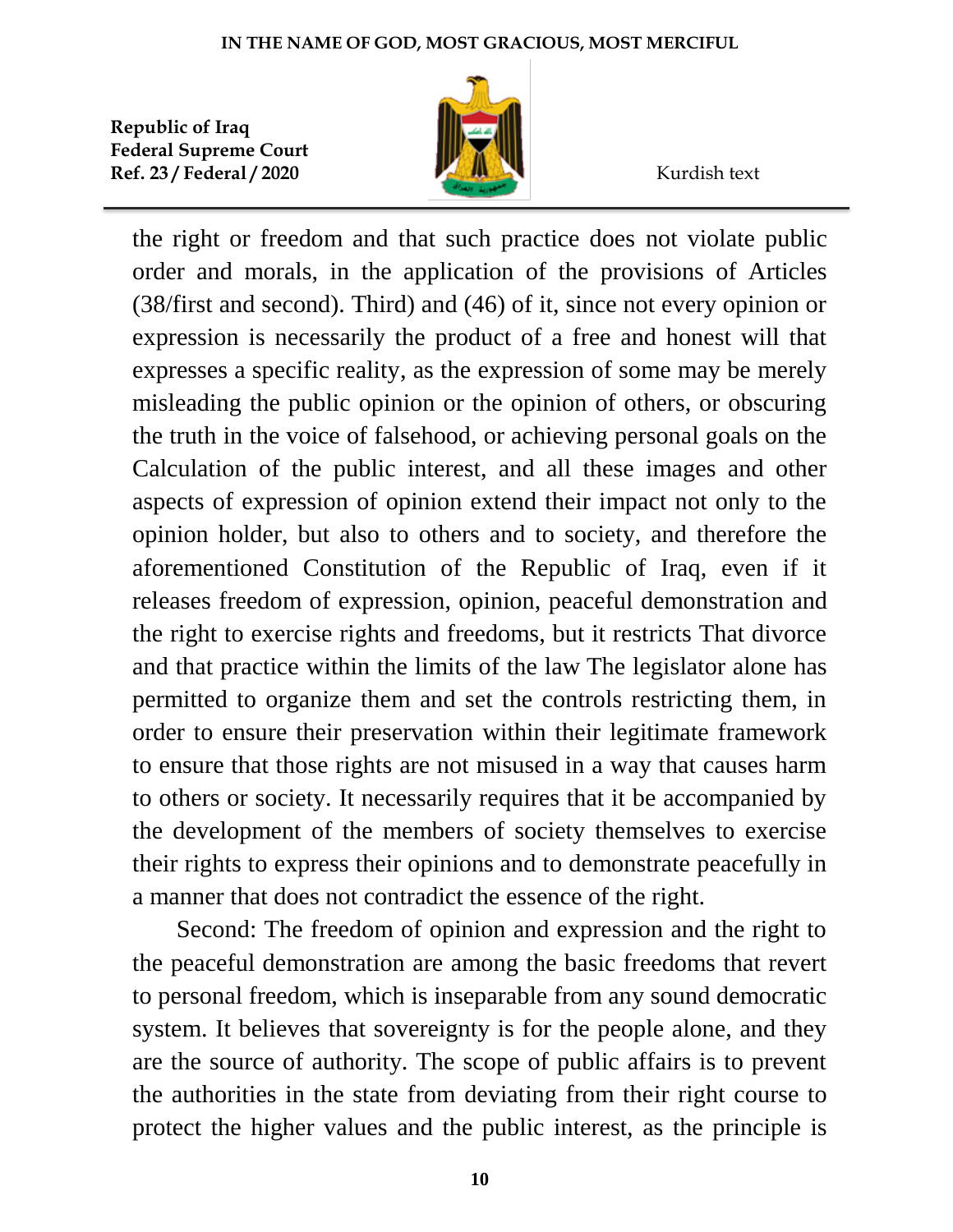

that they are not allowed to be restricted, otherwise this is considered aggression against them. Organized collective life, which requires achieving compatibility between the reasons for freedom and its exercise in its forms, including the right to freedom of expression, peaceful demonstration, and the necessities of public order and public morals. Organization and this is confirmed by the text of Articles (38/First and Third) and (46) of the aforementioned constitution.

Third: The concept of the right to freedom in its various forms, including the expression of opinion and peaceful demonstration, is of special importance, because through it, democracy reaches its full extent, considering that it is based on free thought and a bold opinion that pulsates with the will of the people who possess sovereignty and authority, and through them the society enjoys security and stability. opinion and not restrict his freedom to express ideas that are not commensurate with his nature, and if the legislator undertakes to regulate that right based on the permissibility established under the constitution and according to the controls it stipulates, then that regulation aims not to protect the one who uses that right only, but rather to protect society as a whole and protect his right To reach it with constructive ideas that would develop it in its economic, social and political aspects, and purify it from negative, destructive ideas that would prejudice the higher values of the individual and the general interests of society.

Fourth: The scope of freedom of expression and peaceful demonstration is not fixed at every time and place. Rather, it changes in one time with the change of place, and in one place with the change of time, according to the circumstances and circumstances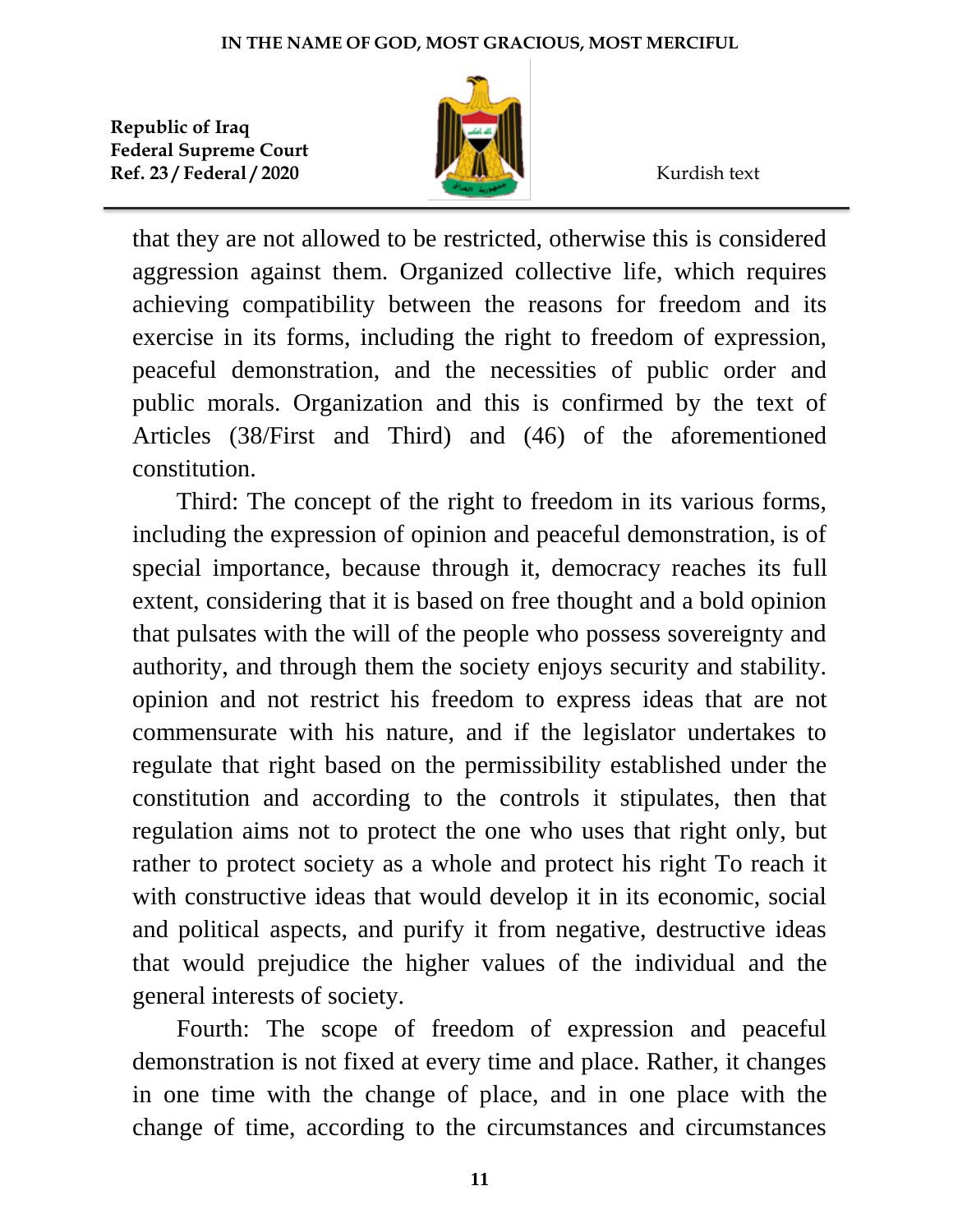

surrounding its use. Based on that, it is not permissible to prejudice what undermines the essence of right and freedom or detracts from Their content, unless their use results in a clear danger that threatens the occurrence of significant harm that would prejudice the security, stability, national unity, or disrupt the work of public utilities. Therefore, restricting the use of the right to freedom of expression and peaceful demonstration under Order No. (19) of 2003, within the limits of temporal, spatial, numerical, and punitive conditions to obtain a permit to exercise that right, like the rest of the comparative laws in other democratic countries. Practicing it in a peaceful, civilized manner away from violence, force, abuse of society, the state and its security and service institutions, obstructing the work of public utilities in them and preventing them from providing services to citizens, and thus the aforementioned order It does not conflict with the provisions of the aforementioned articles of the constitution, especially articles (38/first and third) and (46) thereof.

Fifth: If the Constitution of the Republic of Iraq of 2005 guarantees the right to freedom of expression, assembly, and demonstration in the streets and public places, this requires the competent state agencies to provide the appropriate atmosphere for individuals to exercise that right freely to express their opinions in the system of government and its tools, provided that This should be done by peaceful means, without violating security or compromising public peace, and that this practice does not result in the commission of crimes. Therefore, the constitutional legislator in the 2005 constitution was concerned with setting and defining the basic rights and freedoms of man in the light of their concepts and frameworks accepted in civilized nations and democratic states and empowering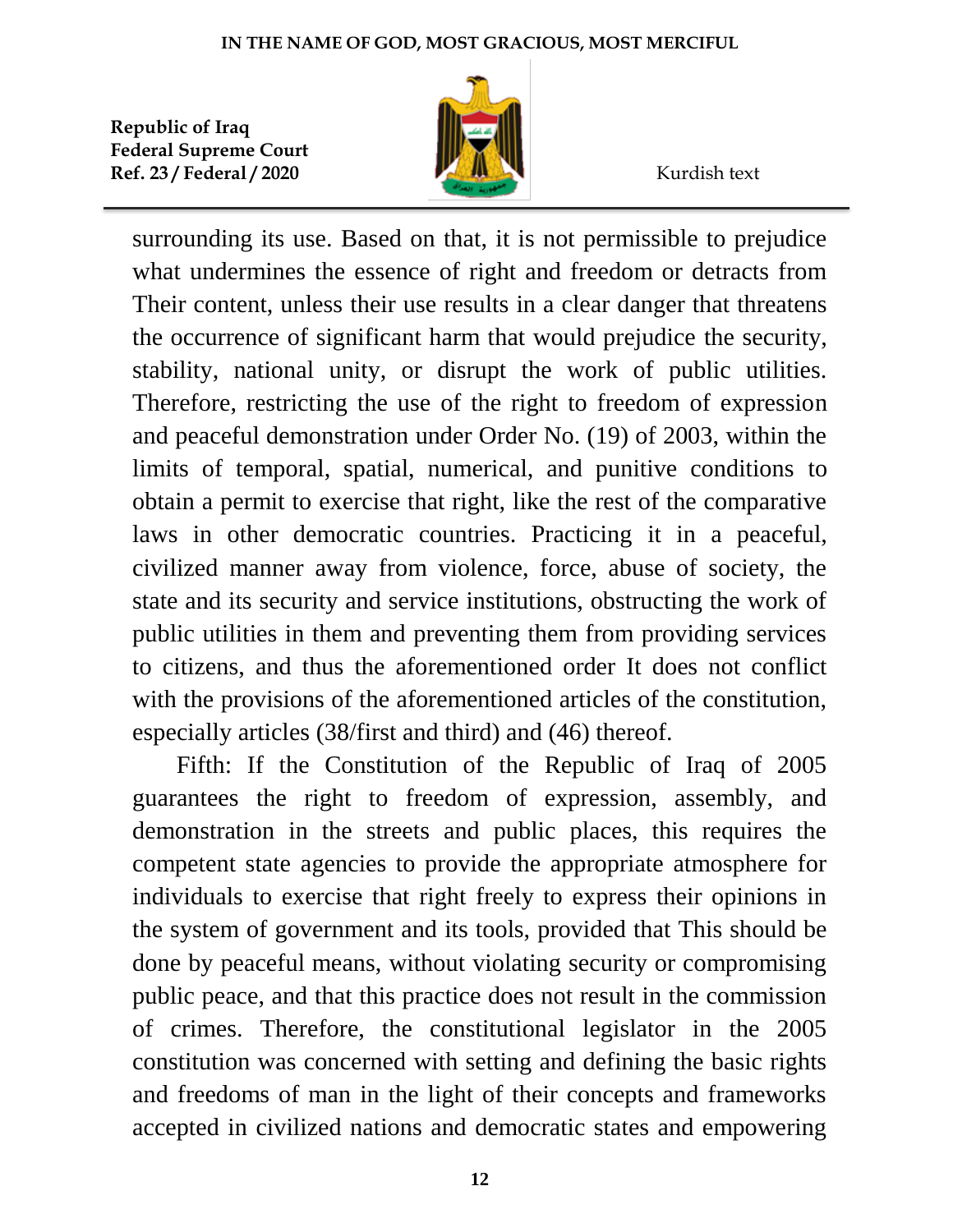

the ordinary legislator. Regulating the use and use of those rights and freedoms in a way that does not violate or impair their essence, especially since the essence of right and freedom is the logical scope of its initiation and to achieve its effectiveness, whether it is in its means or its goals, based on the practical effects that result from that use or use, in a manner that does not lead to a breach of the texts Legal in its correct content that protects public and private interests, and therefore the controls that are established for the exercise and use of rights and freedoms, including freedom Peaceful expression and demonstration must be within the limits of the constitution and its provisions and exclusively through the legislator in a manner that ensures their peaceful use and use without prejudice to public order and morals and in accordance with the temporal, spatial, numerical and punitive limits that are appropriate to them in order to achieve balance and harmony between them and the public interest, and this is what was envisaged by Order No. (19) of 2003 in the provisions of its articles that were consistent with the provisions of the Constitution of the Republic of Iraq for the year 2005. Because there is no constitutional violation in the aforementioned order, which requires dismissal of the plaintiff's lawsuit, and for all of the foregoing, the Federal Supreme Court decided the following:

First - the ruling dismissing the plaintiff's lawsuit regarding the challenge to the constitutionality of Articles (1) And 3 in its paragraphs (1, 2, 3, 5 and 7) of the Coalition Provisional Authority Order No. (19) of 2003 entitled (Freedom of Assembly), for not violating the provisions of the Constitution.

Second – The plaintiff shall be charged with fees, expenses, and attorney's fees and the defendant's attorneys, the Speaker of the